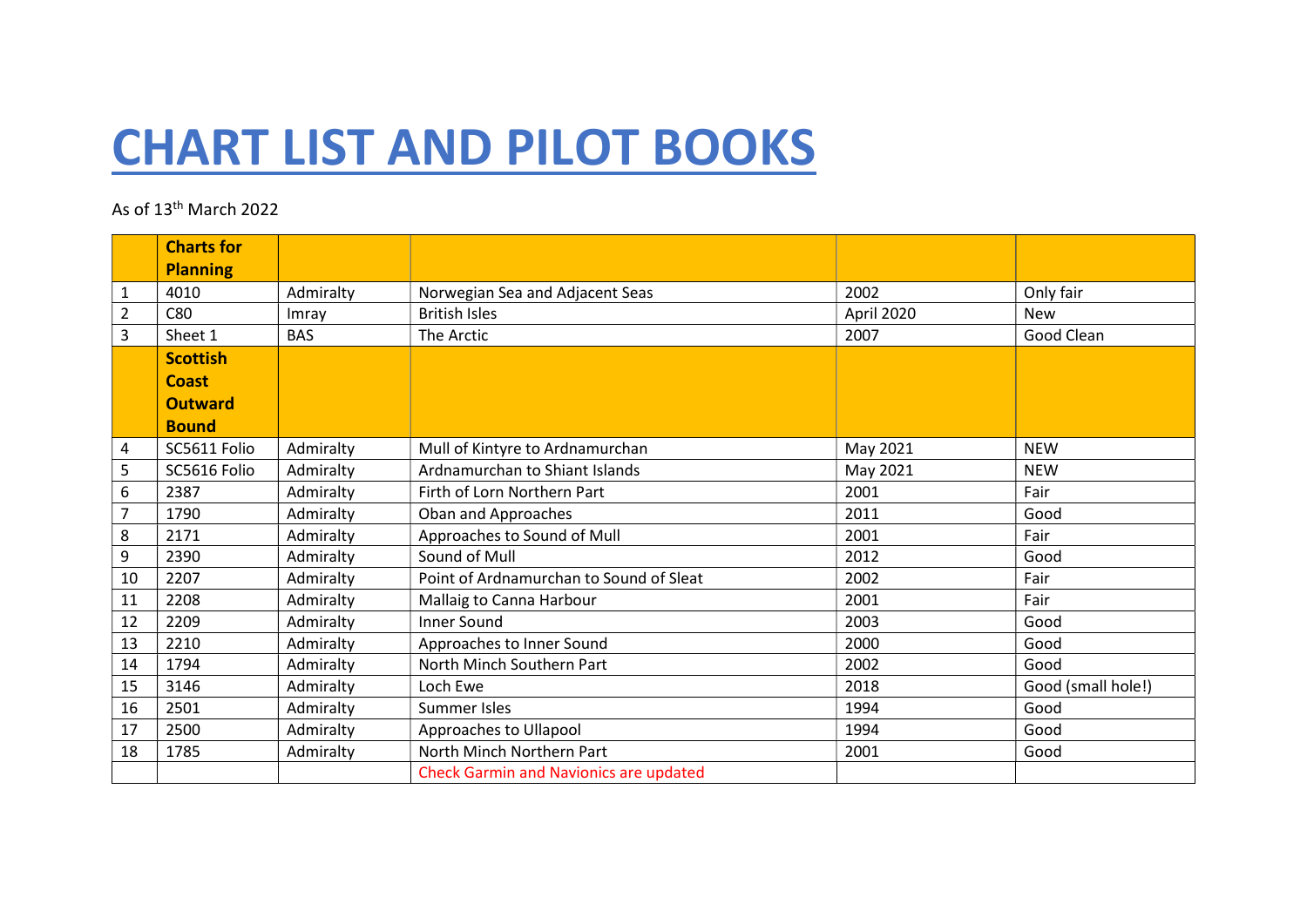|     | <b>Scotland to</b><br>and including |             |                                                                    |      |               |
|-----|-------------------------------------|-------------|--------------------------------------------------------------------|------|---------------|
|     | the Faroes                          |             |                                                                    |      |               |
| 19  | $245*$                              | Admiralty   | Scotland to Iceland (*and return from Iceland)                     | 2006 | Fair          |
| 20  | 117                                 | Admiralty   | Faroe Islands                                                      | 2001 | Well used     |
| 21  | 3557*                               | Admiralty   | Plans in Faroes Islands (*Needs renewing, many harbour<br>changes) | 2002 |               |
| 22  | 82                                  | Danish      | Faroe Islands, Northern Part - Todd                                | 2022 | <b>NEW</b>    |
| 22A | 84                                  | Danish      | Harbours in the North - Todd                                       | 2022 | <b>NEW</b>    |
| 23  | 83                                  | Danish      | Faroe Islands, Southern Part - Todd                                | 2022 | <b>NEW</b>    |
| 23A | 85                                  | Danish      | Harbours in the South - Todd                                       | 2022 | <b>NEW</b>    |
| 23B | 86                                  | Danish      |                                                                    | 2022 | <b>NEW</b>    |
|     |                                     | <b>RAK</b>  | Download RAK app for tides. Print out tides around arrival<br>time | 2022 | Done on phone |
|     |                                     |             | Tidal Stream Atlas for the Faroes (find or buy a new one)          |      | Ordered       |
|     |                                     | Garmin chip | Garmin chip (Faroes and Iceland)                                   | 2011 |               |
|     | <b>From Faroes</b>                  |             |                                                                    |      |               |
|     | to Iceland                          |             |                                                                    |      |               |
|     | <b>including</b>                    |             |                                                                    |      |               |
|     | <b>North Coast</b>                  |             |                                                                    |      |               |
|     | of Iceland                          |             |                                                                    |      |               |
| 24  | 4101                                | Admiralty   | Norwegian Sea Norway to Iceland                                    |      |               |
| 25  |                                     | Icelandic   | Iceland                                                            | ?    | Good          |
| 26  | 73                                  | Icelandic   | Glettinganes - Hlada (Sedisfjordur)                                | 2003 | Good          |
| 27  | 72                                  | Icelandic   | Digranes - Glettinganes                                            | 2022 | <b>NEW</b>    |
| 28  | 613                                 | Icelandic   | Vopnafjordur Harbour Plan                                          | 2022 | <b>NEW</b>    |
| 29  | 610                                 | Icelandic   | Harbour Plan Raufarhofn                                            | 2022 | <b>NEW</b>    |
| 30  | 63                                  | Icelandic   | Rifstangi - Digranes                                               | 2022 | <b>NEW</b>    |
| 31  | 62                                  | Icelandic   | Grimsey - Hrauntatnartangi                                         | 2022 | <b>NEW</b>    |
| 32  | 71                                  | Icelandic   | Digranes - Stokksnes (Sedisfjordur)                                | 1998 | Good          |
| 33  | 74                                  | Icelandic   | Hlada - Stokksnes                                                  | 2001 | Good          |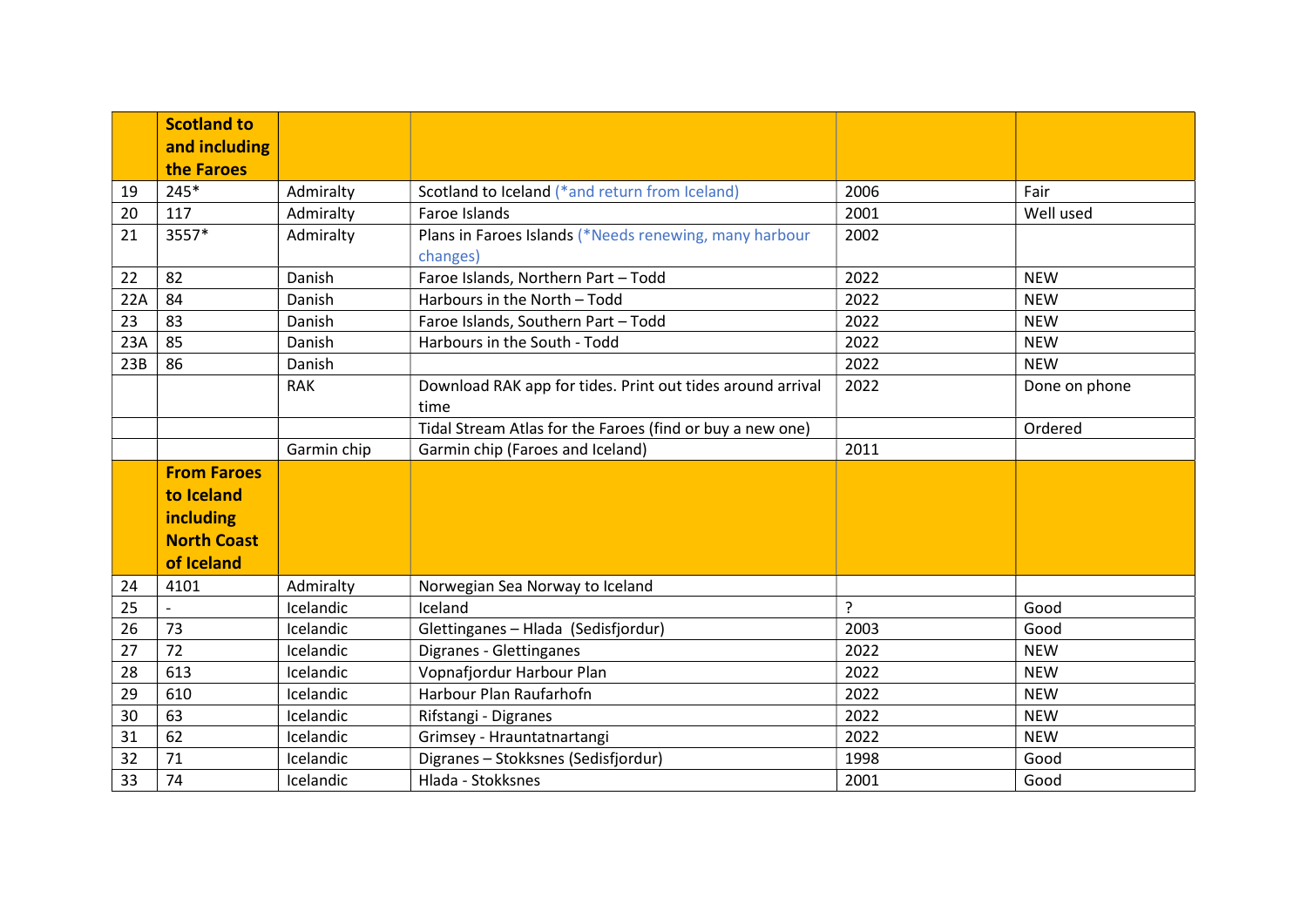|    | <b>From Iceland</b> |             |                                                        |       |             |
|----|---------------------|-------------|--------------------------------------------------------|-------|-------------|
|    |                     |             |                                                        |       |             |
|    | to Greenland        |             |                                                        |       |             |
|    | and Scoresby        |             |                                                        |       |             |
|    | <b>Sund</b>         |             |                                                        |       |             |
| 34 | 4112                | Admiralty   | <b>Iceland to Greenland</b>                            | 2008  | Good Clean  |
| 35 | 4113                | Admiralty   | <b>Greenland and Norwegian Seas</b>                    | 2006  | Good Clean  |
| 36 | 2600                | Danish      | Kap Brewster - Kap Simpson                             | 2000  | Good        |
| 37 | 2500                | Danish      | Kap Garde - Scoresby Sund (covers southern shore only) | 2006  | Good        |
| 38 | 2650                | Danish      | <b>Harbour Plans</b>                                   | 1998  | Good        |
| 39 |                     | Sagamaps    | Scoresby Sund and Milne Land                           | 2010? | Good        |
| 40 |                     | Sagamaps    | Milne Land (2x)                                        | 2010? | Good        |
| 41 |                     | Sagamaps    | Ittoqqortoormiit (and Liverpool Land) (x2)             | 2010? | Good        |
| 42 |                     | Sagamaps    | <b>Stauning Alps</b>                                   | 2010? | Good        |
|    |                     | Garmin Chip | Garmin chip (Greenland East)                           | 2011  |             |
|    |                     |             | MISSING NAVIGATIONAL CHARTS OF MILNE LAND              |       |             |
|    | <b>Greenlandic</b>  |             |                                                        |       |             |
|    | <b>Charts in</b>    |             |                                                        |       |             |
|    | case forced         |             |                                                        |       |             |
|    | south               |             |                                                        |       |             |
| 43 | 2300                | Danish      | Kap Poul Lovernorn - Kap Gustav Holm                   | 2004  | Good (used) |
| 44 | 2400                | Danish      | Kap Gustav Holm - Kap Vedel                            | 2001  | Good (used) |
| 45 | 2310                | Danish      | Kap Tycho Brahe - Kap Dan                              | 2001  | Good Clean  |
| 46 | 2351                | Danish      | <b>Harbour Plans</b>                                   | 1967  | Good Clean  |
|    |                     |             |                                                        |       |             |
|    |                     |             |                                                        |       |             |
|    | <b>Return from</b>  |             |                                                        |       |             |
|    | <b>Greenland</b>    |             |                                                        |       |             |
|    | and Iceland         |             |                                                        |       |             |
|    | <b>West and</b>     |             |                                                        |       |             |
|    | <b>South Coast</b>  |             |                                                        |       |             |
|    |                     |             |                                                        |       |             |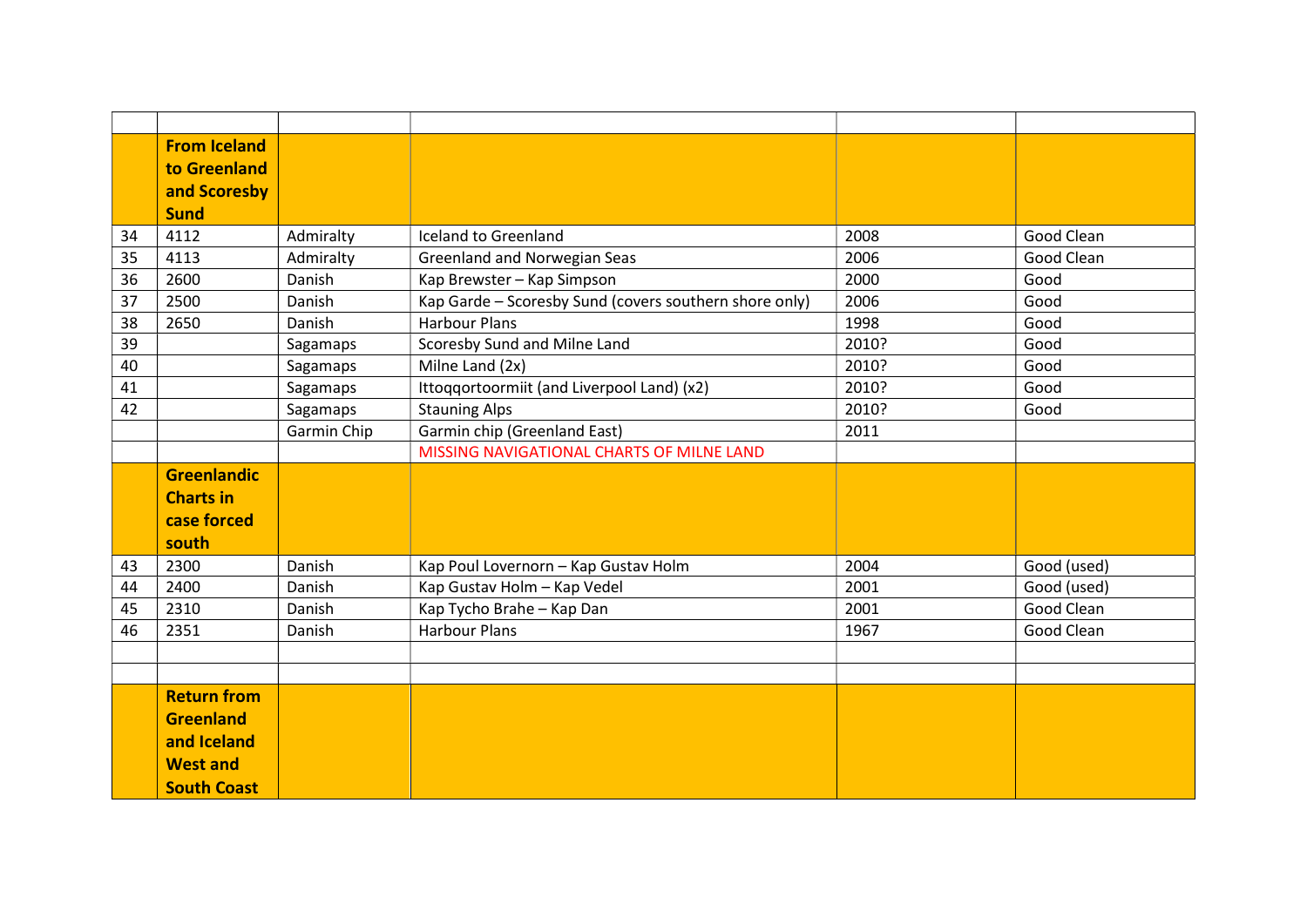| 47 | 46                | Icelandic | Isafjardardjup                                 | 2022 | <b>NEW</b> |
|----|-------------------|-----------|------------------------------------------------|------|------------|
| 48 | 36                | Icelandic | Selvogur - Hjorsey                             | 2009 | Good       |
| 49 | 365               | Icelandic | Hafnarfjordur - Akranes                        | 2003 | Good       |
| 50 | 33                | Icelandic | Selvogur - Vestmannaeyjar                      | 2008 | Good       |
| 51 | 321               | Icelandic | Vestmannaeyjar                                 | 2003 | Good       |
|    |                   |           |                                                |      |            |
|    | <b>Return</b>     |           |                                                |      |            |
|    | from              |           |                                                |      |            |
|    | <b>Iceland to</b> |           |                                                |      |            |
|    |                   |           |                                                |      |            |
|    | <b>Scotland</b>   |           |                                                |      |            |
| 19 | $245*$            | Admiralty | Scotland to Iceland (*and return from Iceland) | 2006 | Fair       |
| 52 | 2722              | Admiralty | Skerrymore to St Kilda                         | 2006 | Good       |
| 53 | 2524              | Admiralty | Islands off the North West Coast of Scotland   | 2005 | Good       |
| 54 | 1796              | Admiralty | Barra Head to Point of Arnamurchan             | 2006 | Fair       |
| 55 | 2769              | Admiralty | Barra Head to Greian Head Castle Bay           | 2021 | <b>New</b> |
| 56 | 2770              | Admiralty | Sound of Barra                                 | 2021 | <b>New</b> |
| 57 | 2320              | Admiralty | Loch Foyle to Sanda Island                     | 2011 | Good       |
| 58 | 2386              | Admiralty | Firth of Lorne Southern Part                   | 2002 | Fair       |
| 59 | 2169              | Admiralty | Approaches to the Firth of Lorn                | 2004 | Fair       |
| 60 | 2343              | Admiralty | Gulf of Corryvreckan                           | 2004 | Fair       |
| 61 | 2326              | Admiralty | Loch Crinan to the Firth of Lorn               | 2002 | Fair       |
| 62 | 2397              | Admiralty | Sound of Jura Northern Part                    | 2011 | Good       |
| 63 | 2396              | Admiralty | Sound of Jura Southern Part                    | 2011 | Good       |
| 64 | 2168              | Admiralty | Approaches to the Sound of Jura                | 2010 | Good       |
| 65 | 2320              | Admiralty | Loch Crinan                                    | 2002 | Good       |
| 66 | 2723              | Admiralty | Western Approaches to the North Channel        | 2006 | Good       |
|    | On ne sais        |           |                                                |      |            |
|    | jamais            |           |                                                |      |            |